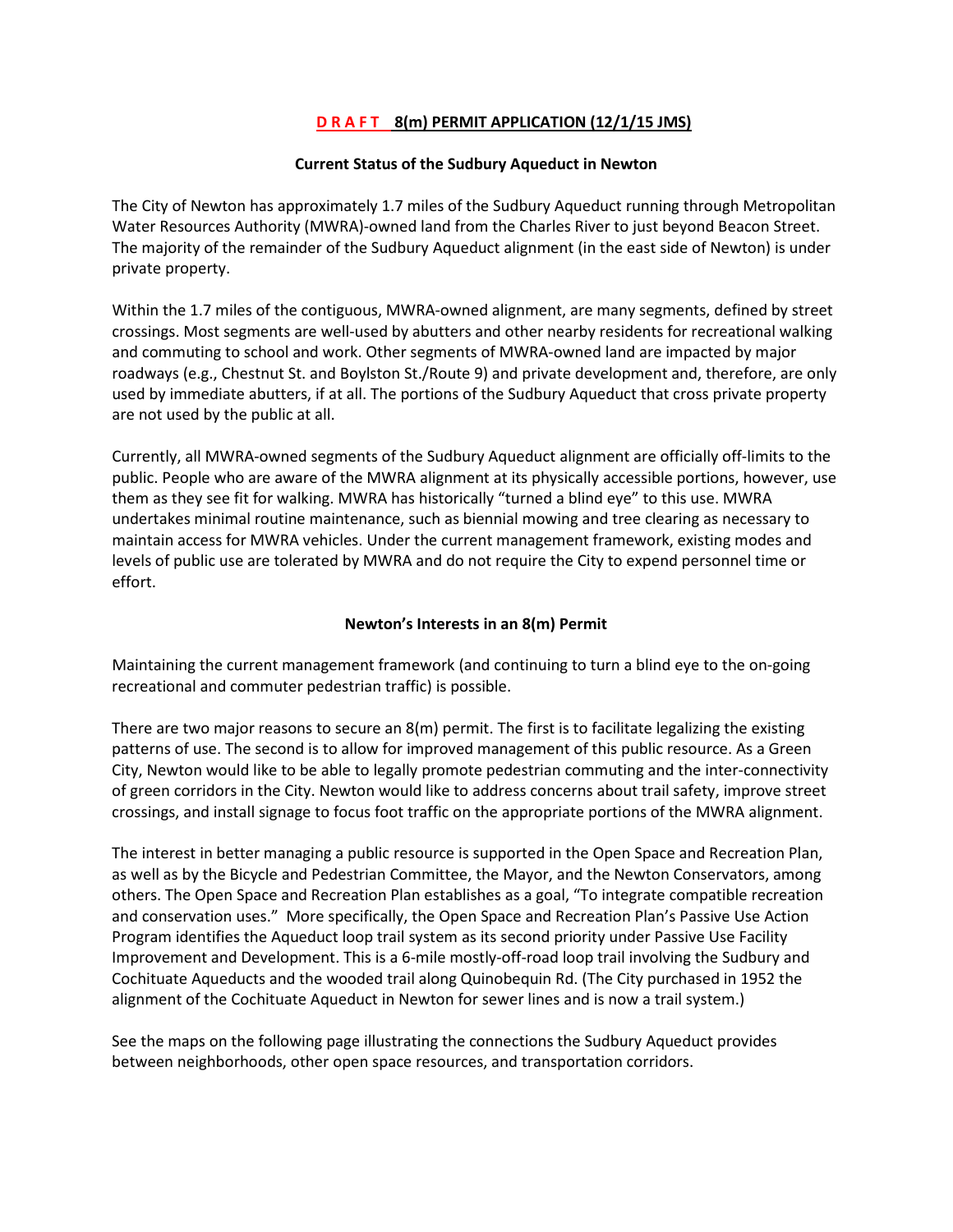

**Map of the 1.2-mile stretch to be included in the 8(m) permit**

**Map of the 6-mile Aqueduct Loop route (courtesy of Henry Finch, 2006)**

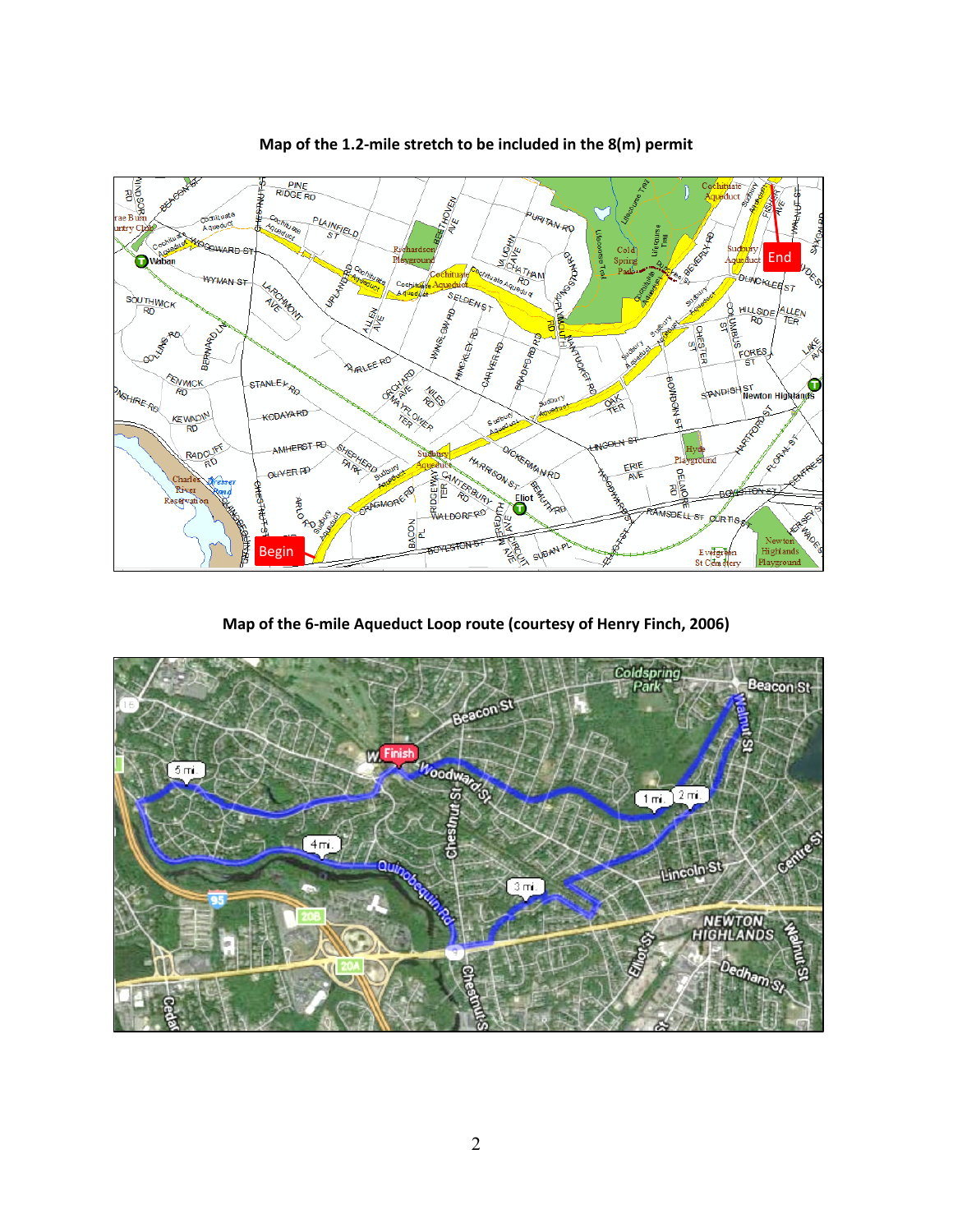# **Newton's 8(m) Permit Focus**

Newton would like to begin with a pilot program, officially opening only the most-used segments of the Sudbury Aqueduct under an 8(m) permit. Approximately 1.15 miles are readily accessible, are frequently used by walkers and commuters (to access the Eliot MBTA station), and have relatively safe road crossings.

The 0.21miles of the MWRA-owned alignment from the Charles River to Boylston St./Route 9 are impacted by busy street crossings and private development. The 0.28 miles of the MWRA-owned stretch from Kingman Rd. to Hancock Ave. are impacted by a retaining wall, private usage, and busy street crossings.

For these reasons, the City of Newton is proposing that the MWRA provide an 8(m) permit officially allowing pedestrian and bicycle access to the 1.2-mile stretch of the Sudbury Aqueduct that runs from the Boylston St./Route 9 access ramp for Chestnut St. (to the south and west) to Kingman Rd. (to the north and east). This will legalize existing use and facilitate access to the Eliot MBTA station.

# **Newton's Use Plan**

The 1.2-mile Sudbury Aqueduct trail from the Boylston St./Route 9 access ramp for Chestnut St. to Kingman Rd. exists already and is intended to be used under the  $8(m)$  permit as follows:

- Only from dawn to dusk;
- Only for low-impact activities such as walking, jogging, bicycling, cross-country skiing, and snowshoeing; and
- Only leashed dogs; all pet waste must be carried and properly disposed of off-site.

All high-impact uses, such as the use of motorized vehicles, off-leash dog walking, picnicking, littering, or damaging MWRA property in any way, shall be construed as illegal trespass and shall be subject to enforcement actions and/or fines under

The 1.2-mile Sudbury Aqueduct trail shall be posted with signs (summarizing allowed and prohibited uses) and wayfinding medallions, as appropriate.

It is anticipated that there will be limited if any increase in use as a result of securing an 8(m) permit.

## **Newton's Maintenance and Management Plan**

1.2-mile Sudbury Aqueduct trail will be kept in its current condition.

- The well-established footpath is already appropriately centered in the MWRA-owned parcels.
- Police and Fire will respond to 911 calls (as they would under current management).
- MWRA will continue to mow as it does, roughly twice per year.
- The Newton Conservation Office shall conduct biennial inspections and communicate all concerns to relevant parties, including but not limited to: MWRA, Newton Police, abutters, etc.

Minor improvements to this 1.2-mile trail will be undertaken shortly after the 8(m) permit is secured.

- The MWRA will install handicapped accessible gates if/as necessary to facilitate pedestrian access and preclude illegal vehicular access.
- The Bicycle Advisory Committee (BAC) of the Newton Transportation Advisory Group will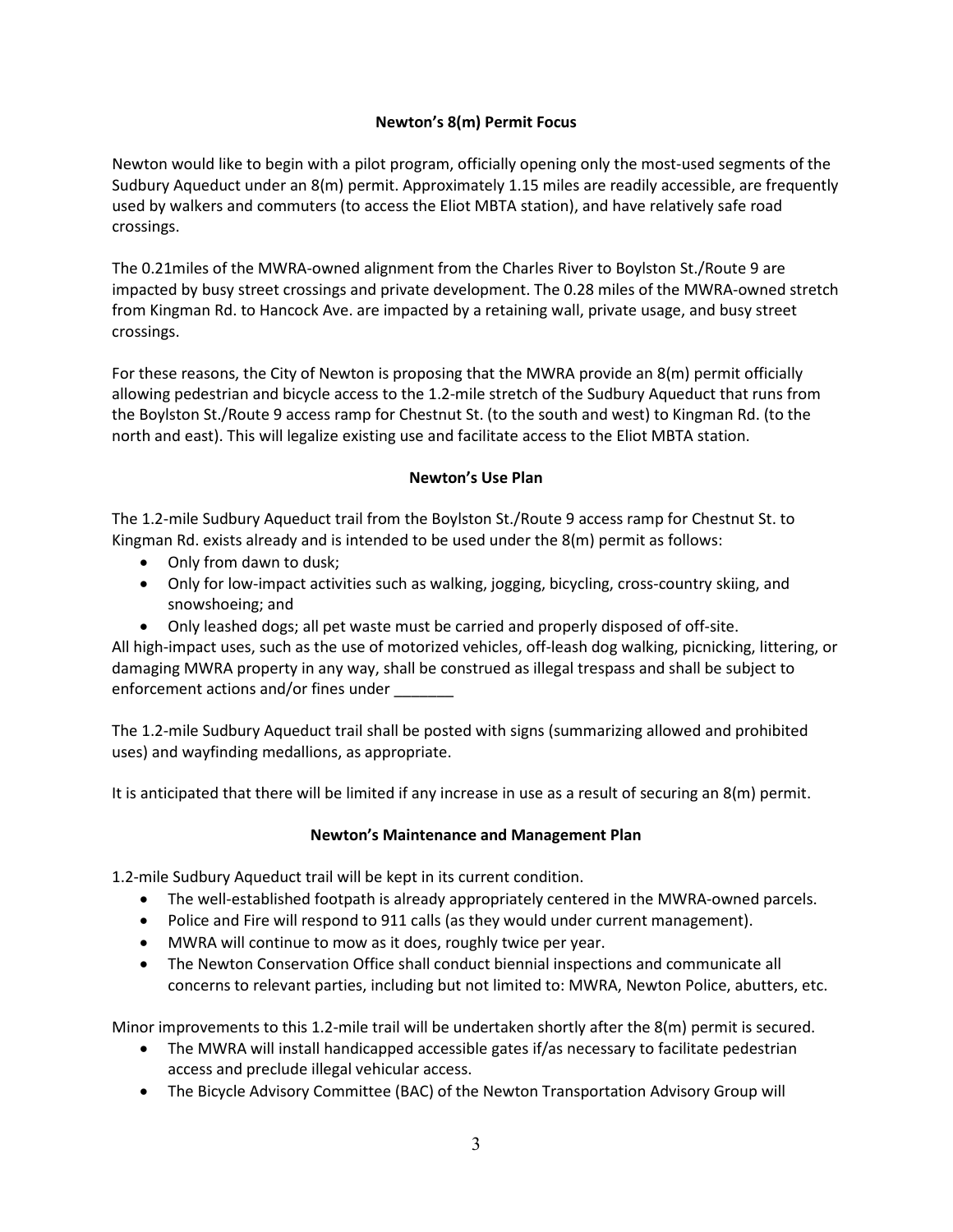undertake improvements to the aqueduct crossing between the end of Stanley Rd and Canterbury Rd.

- The Metropolitan Area Planning Council (MAPC) and the Newton Conservation Office will provide wayfinding medallions to be hung along the established foot path.
- The Newton Conservation Commission will install signs summarizing allowed and prohibited uses.

Any other proposed improvements to MWRA-owned portions of the Sudbury Aqueduct alignment shall be reviewed by the Newton Planning Department, and presented to the MWRA for review and approval.

If litter, dog waste, or other nuisances become a problem, the City may choose to:

- Engage volunteers in clean-up efforts;
- Employ city staff for clean-up efforts;
- Install trash receptacles for city collection; or
- Close the Sudbury Aqueduct to public access.

### **Newton's Access Plan**

The street-crossing access points for this well-used 1.2-mile stretch the Sudbury Aqueduct trail in Newton are already and shall continue to be well-established.

Access points from the south and west (0.3 miles to the MBTA Green Line)

- Boylston St./Route 9 ramp to Chestnut St.
- Arlo Rd.
- Dead-end of Stanley Rd. and trail off Canterbury Rd.

Access points from the MBTA Green Line to the north and east (0.85 miles to Kingman Rd.)

- o Dickerman Rd.
- o Woodward St.
- o Mountford Rd.
- o Bowdoin St. / Wood End Rd.
- o Hillside Rd.
- o Duncklee St.
- o Kingman Rd.

Any other access points are prohibited and shall be discouraged.

#### **Newton's Safety and Emergency Response Plan**

Only 1.2 miles of the Sudbury Aqueduct trail in Newton are proposed to be legalized for pedestrian and bicycle traffic under this 8(m) permit. Every street crossing (listed above) currently allows access for emergency personnel, if needed. Newton Police and Fire will include the identified segments of the 1.2 mile trail in their current Safety and Emergency Response Plan. Appropriate personnel from both departments will be familiarized with the trail alignment, access points, and permitted uses.

Community meetings may be held to address safety concerns associated with the trail.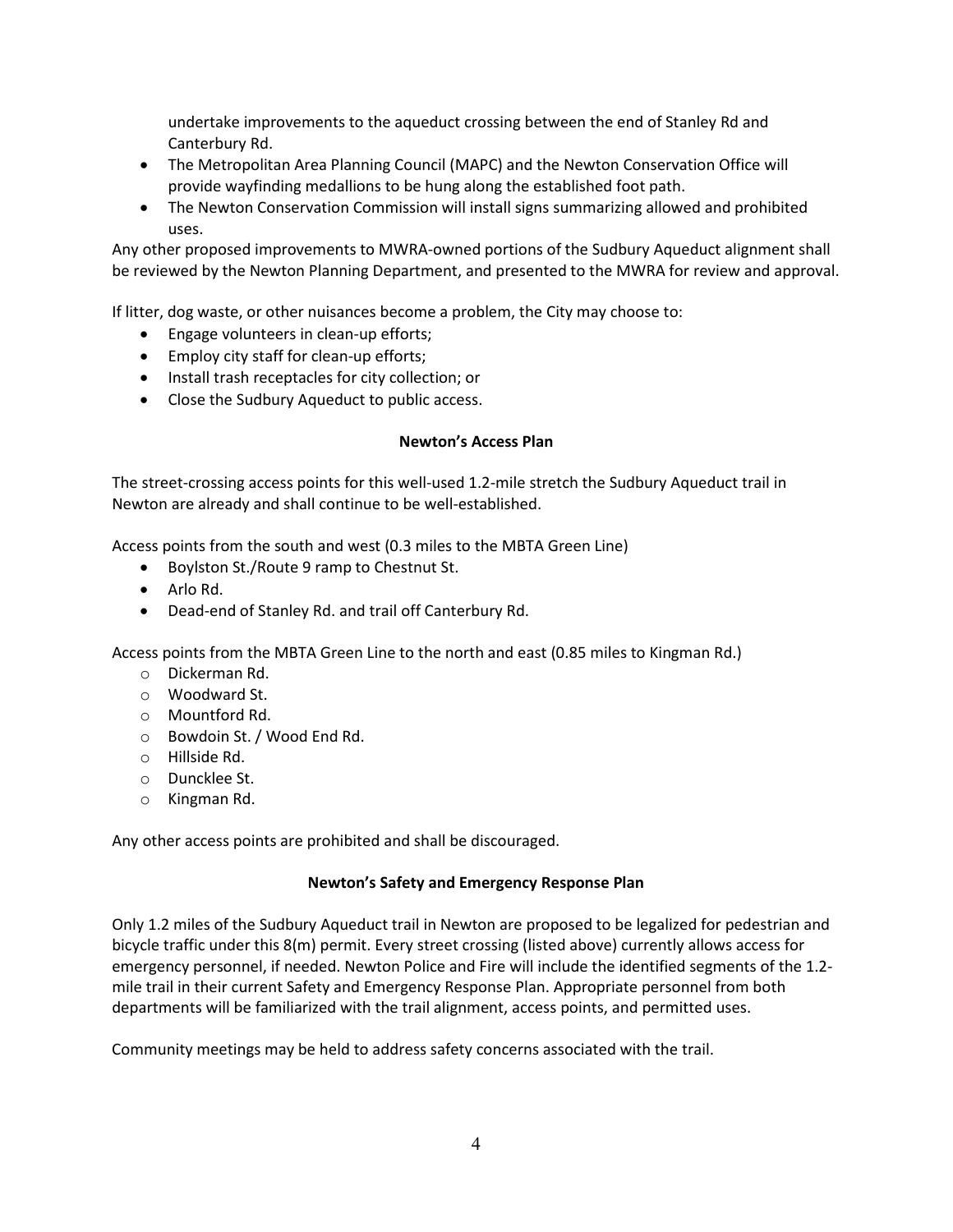## **D R A F T MASSACHUSETTS WATER RESOURCES AUTHORITY 8(m) PERMIT**

Pursuant to Section 8(m) of Chapter 372 of the Acts of 1984, the City of Newton (hereinafter referred to as "Permittee") is hereby granted permission to use certain portions of land in the City of Newton that are presently under the care, custody, and control of the Massachusetts Water Resources Authority ("MWRA" or the "Authority") for the purpose set forth below.

The land is described as follows:

Those portions of the Sudbury Aqueduct located within the City of Newton, Massachusetts shown in yellow on plans  $($  ) entitled "  $-8(m)$  Permit No.  $\frac{1}{2}$ , attached hereto and incorporated herein (hereinafter referred to as the "Permitted Property" or "Premises").

Permittee may use the land for the purpose of:

• Establishing, operating and maintaining a passive-use trail.

## **TERMS AND CONDITIONS**

## **Rights of MWRA**

- 1) Permittee's use of the Permitted Property shall at no time interfere with the Authority's activities or operations on the Permitted Property or on the adjacent property under the Authority's care, custody, and control.
- 2) Any proposed work beyond the scope of this Permit must have the prior written approval of the Authority. The Permittee must submit plans and specifications in advance of any planned improvements to the Permitted Property to the Authority for review and approval.
- 3) To the extent permitted by law, the Permittee and its consultants, employees, contractors, agents, invitees, successors and assigns shall indemnify, hold harmless and defend the Authority and its directors, employees, agents, successors and assigns from all damages and/or claims arising from the acts or omissions of the Permittee on the Permitted Property or of anyone acting by or through the Permittee. The Permittee's obligations under this paragraph shall include payment to the Authority of all costs to repair all such damage caused to the Authority's property.
- 4) The granting of this permit shall in no way interfere with the rights of the Authority to exercise its existing rights in or over the Permitted Property. Permittee acknowledges that the Authority may enter upon the location at any time in order to carry out the inspection, maintenance, repair, and replacement of its property.
- 5) The Authority may revoke this permit at any time. This permit may not be assigned or transferred.
- 6) No blasting, drilling or other activity that could in any way affect the integrity or operability of the Authority's property or use of the Permitted Property shall be permitted without express prior written approval of the Authority.
- 7) The Authority does not warrant that title to the Permitted Property is held by the Authority or the Commonwealth of Massachusetts and does not warrant or represent that this permit will be recognized by third parties as effective to grant the rights intended by the Authority.
- 8) By the grant of this permit the Authority does not warrant that Permittee will have exclusive and uninterrupted use of the Permitted Property to the Permittee. Permittee acknowledges that the Authority may not be granting all rights of access or use of the Permitted Property necessary for the implementation of the Permittee's intended use, that other persons or entities may hold or claim interests in portions of the property covered by this permit, and that the Authority may not have the ability, or authority, to grant such rights throughout the entirety of the property. The Authority shall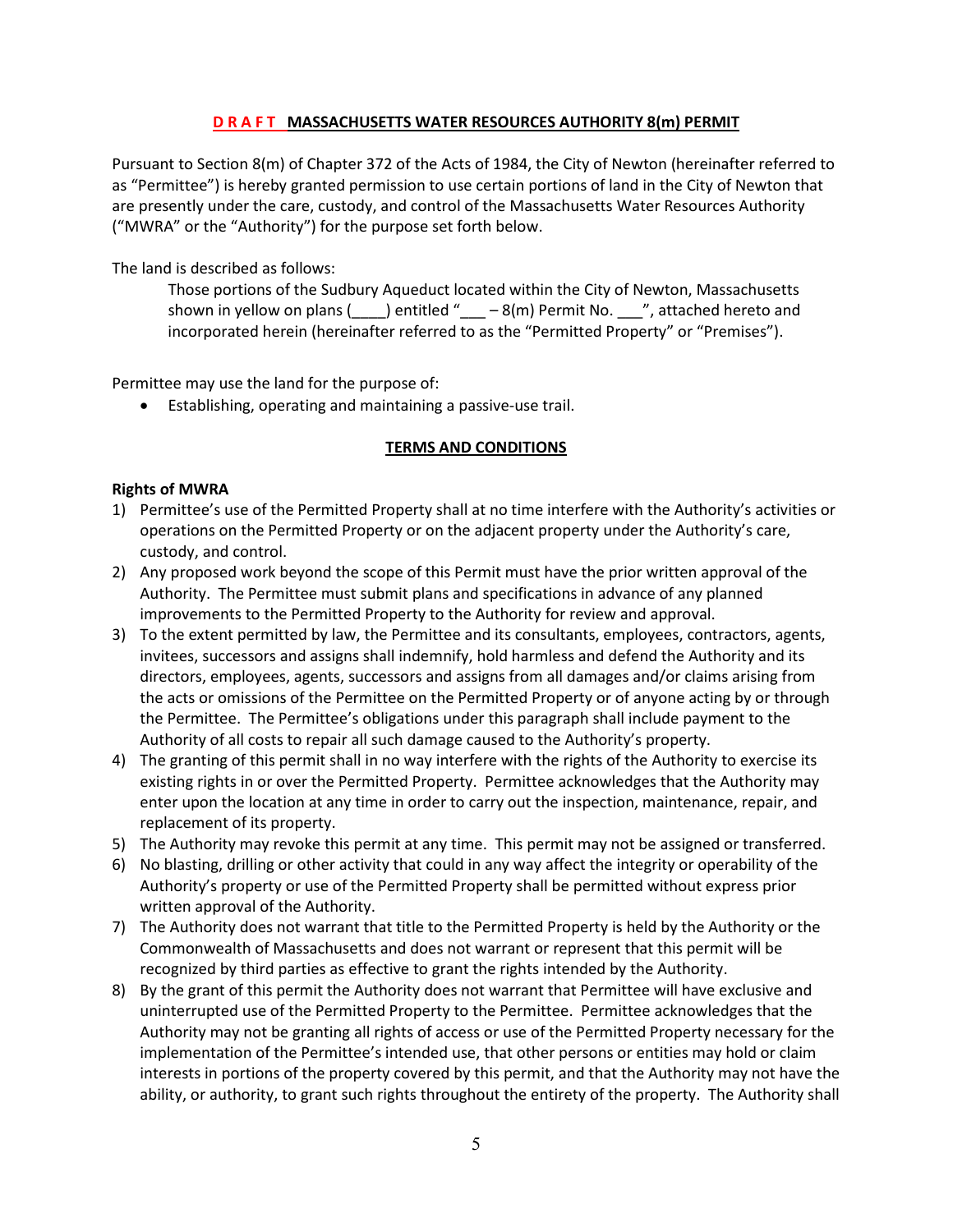notify the Permittee in writing of any such interest, or claim of such interest, by other persons or entities of which the Authority is aware, or becomes aware, during the term of this permit and the Permittee shall notify the Authority in writing of any such interest, or claim of such interest, by other persons or entities of which the Permittee is aware, or becomes aware, during the term of this permit.

- 9) The Authority shall not be responsible for curing or removing any encroachments upon the Permitted Property which may interfere with Permittee's use. The Authority shall also not be responsible for litigating or otherwise resolving any adverse claims regarding rights to the Permitted Property whether or not such adverse rights interfere with the Permittee's proposed use.
- 10) If, at any time that this permit is in effect, the Authority decides to surplus its care, custody, and control of the Permitted Property and the property rights associated with it, this permit will immediately terminate and notice of such termination will be given to Permittee. Permittee agrees that such determination to surplus the property is in the sole discretion of the Authority.
- 11) The Authority and Permittee shall be independently responsible for undertaking response actions for the remediation of oil and/or hazardous materials, in accordance with G.L. c. 21E, which are the direct and sole result of their own activities, respectively, on the Permitted Property. As between the Authority and Permittee, neither shall be responsible for indemnifying the other or for undertaking such response actions which result from incidents or releases for which the other is deemed to be responsible or which: (i) result from the presence of oil and/or hazardous materials that existed on the Permitted Property prior to the Authority's and Permittee's, respectively, having acquired any rights to occupy any part of the Permitted Property, (ii) result from the activities of third parties, or (iii) result from the migration of oil or hazardous material onto the Permitted Property from any abutting property.
- 12) The Authority may close the Permitted Property to the public at any time for emergency maintenance or repairs or in response to a water infrastructure security threat.
- 13) The Authority may also temporarily close the Permitted Property, or portions thereof, to safely perform necessary maintenance activities. If such temporary closures are necessary, the Authority will provide advance notice to the Permittee.
- 14) This permit supersedes any other previous documents between the Authority and the Permittee that pertain to the use of the Permitted Property.
- 15) The Authority will not be responsible for any mitigation of impacts of the trail system to abutting property.

## **Responsibilities of MWRA**

- 16) Should it be determined that legislation is required for the implementation and/or continuation of the Permittee's proposed use of the Permitted Property, the Authority shall cooperate with any effort to obtain such legislation but neither the Authority nor the Commonwealth of Massachusetts can guarantee that such legislation can be obtained.
- 17) The Authority and Permittee shall be independently responsible for undertaking response actions for the remediation of oil and/or hazardous materials, in accordance with G.L. c. 21E, which are the direct and sole result of their own activities, respectively, on the Permitted Property. As between the Authority and Permittee, neither shall be responsible for indemnifying the other or for undertaking such response actions which result from incidents or releases for which the other is deemed to be responsible or which: (i) result from the presence of oil and/or hazardous materials that existed on the Permitted Property prior to the Authority's and Permittee's, respectively, having acquired any rights to occupy any part of the Permitted Property, (ii) result from the activities of third parties, or (iii) result from the migration of oil or hazardous material onto the Permitted Property from any abutting property.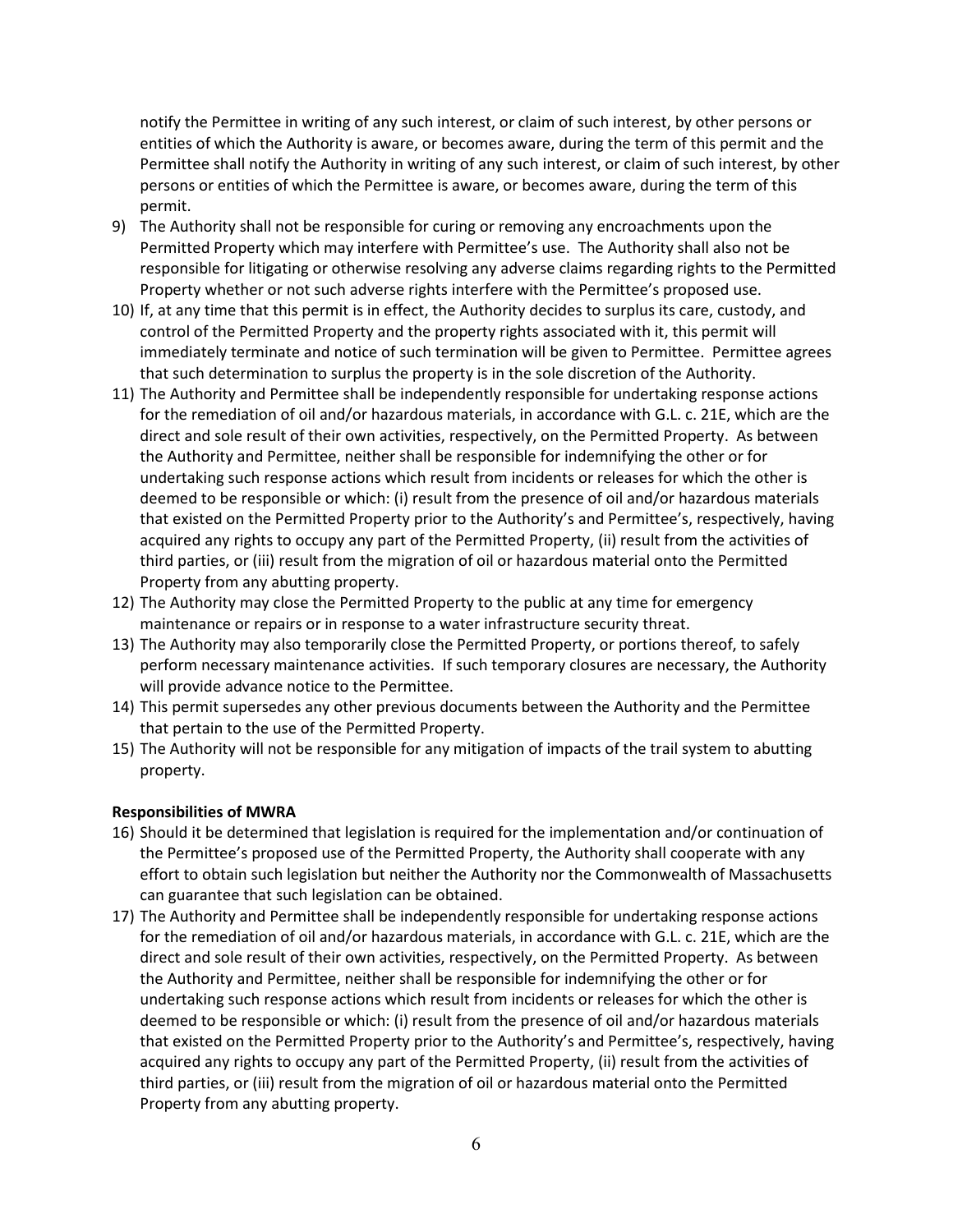- 18) The Authority plans to maintain the Permitted Property in a similar manner as it does upon the date of the granting of this 8(m) Permit. To the extent that the Permittee desires any additional maintenance the Permittee may conduct said additional maintenance subject to the approval of the Authority and shall be solely responsible for that additional maintenance of the Premises at no cost to the Authority.
- 19) New. The Authority shall install ADA compliant pedestrian access gates at all road crossings as necessary to facilitate low-impact access and preclude vehicular access.

### **Rights of Newton**

- 20) Permittee may take any actions reasonable and necessary for the development and operation of the passive recreational trail system permitted hereunder and the mitigation of the impacts of such trail system on abutting property. The Authority will not be responsible for any mitigation of impacts of the trail system to abutting property.
- 21) No recreational motor vehicles, bicycles or mountain bikes shall be allowed on the Permitted Property. The Permittee, in conjunction with local police, shall be responsible for the enforcement of this restriction.
- 22) Permittee shall maintain signs along the trail at regularly spaced intervals which indicate that the trail users must remain on the trail and the uses allowed on the Permitted Property. Permittee shall submit drafts of the signs to the Authority for approval prior to posting.
- 23) New-ish. Permittee shall install:
	- a) Historic signs (if/as provided by MWRA)
	- b) way-finding medallions (provided by MAPC) and
	- c) use regulation signs (provided by the Newton Conservation Commission) which indicate that the trail users must remain on the trail and the uses allowed on the Permitted Property.

Permittee shall submit drafts of the signs to the Authority for approval prior to posting.

24) Permittee may form a citizen's advisory group to monitor, support and provide information to the general public on the rules, regulations and location of the trail, subject to the terms of this permit.

#### **Responsibilities of Newton**

- 25) The Permittee shall remove, at its own expense, within three (3) months of the date of written notice from the Authority, any or all signs, structures and appurtenances installed by the Permittee on the Permitted Property under this permit if, in the Authority's sole discretion, such removal is necessary for the operation, maintenance or replacement of the Authority's infrastructure.
- 26) The Permittee recognizes and acknowledges the applicability of M.G.L. Chapter 21 Section 17C to Permittee's use of the Permitted Property allowed hereunder. The Permittee shall not charge any fee or accept any compensation or consideration for the use of the Permitted Property by any member of the public, shall not engage in any conduct, nor maintain any condition upon the Permitted Property which could be deemed to constitute willful, wanton or reckless conduct under Section 17C of M.G.L. Chapter 21 and shall otherwise conduct itself and its agents, employees, contractors, and invitees in a manner that will preserve the Authority's, and the Commonwealth of Massachusetts' immunity from liability to those coming onto the Permitted Property.
- 27) In consideration of the issuance of this permit, Permittee releases the Authority and its directors, employees, agents, and the Commonwealth of Massachusetts from any and all claims, suits, and causes of actions of any kind or description arising out of or related to any work or activity under this permit, including without limitation those for loss, damage or destruction of property, for personal injury or death of any consultant, contractor, employee, agent or invitee of either Permittee or any entity acting by or through it hereunder, and from any and all damages arising out